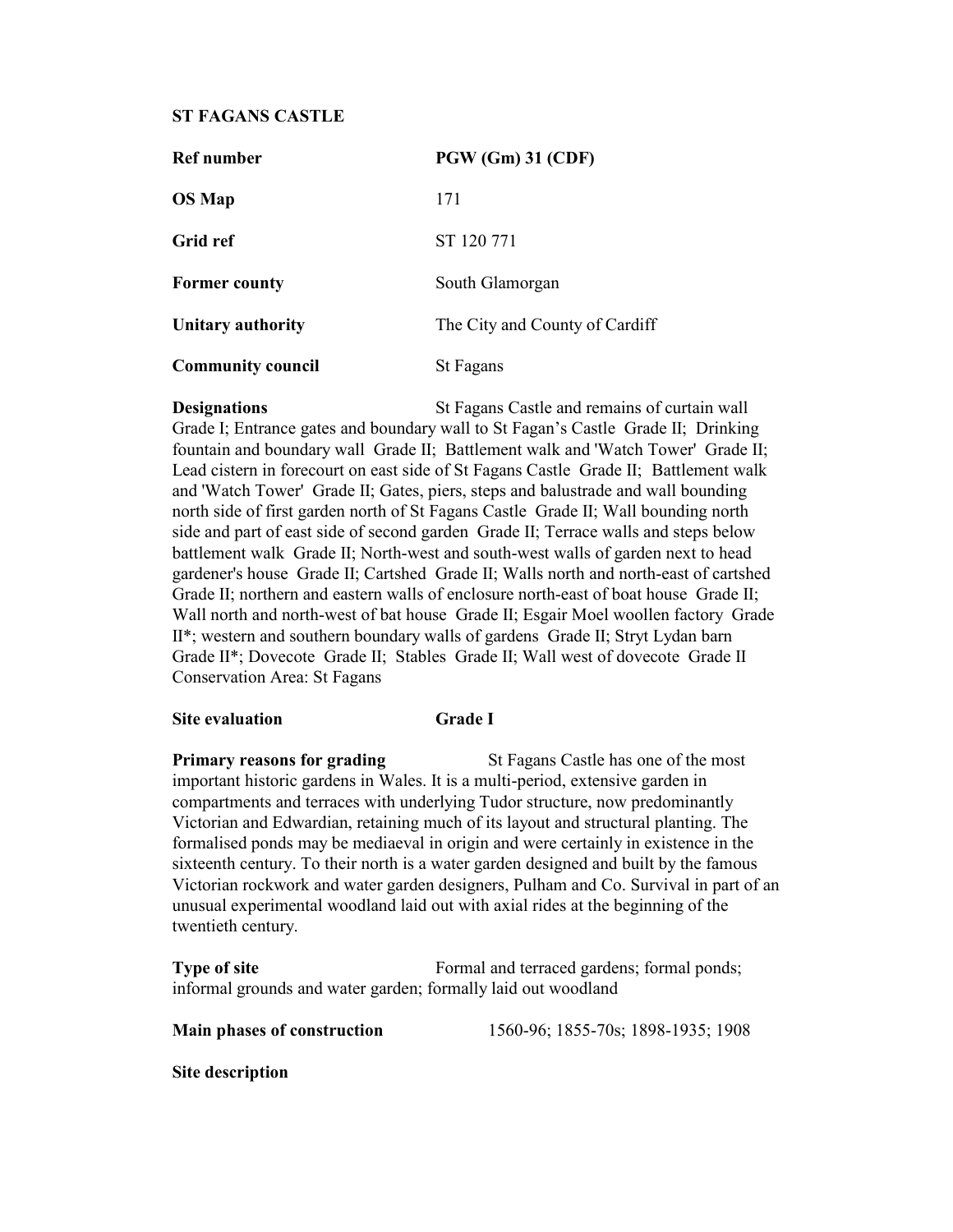St Fagans Castle is a large, symmetrical Elizabethan house situated at the southern end of the village of St Fagans. To the west the ground drops steeply to a north-south tributary valley to the valley of the river Ely, which lies to the south. The whitewashed roughcast house is E-shaped, with stone plinth and string courses, a central two-storey porch, two storeys with large mullioned and transomed windows and a gabled storey above. It faces east, and is built within a D-shaped walled enclosure, the straight side on the north, which is the remains of the thirteenth-century curtain wall of a mediaeval castle. In front of the castle is a circular gravel sweep with a fine lead cistern, dated to 1620, in the centre. After 1850 the house was extended with a two-storey gabled wing, with a circular turret, between the west front and the curtain wall. A laundry and steward's room were added to the south.

The manor and castle of St Fagans had various owners from the twelfth century through the mediaeval period and Leland recorded the castle as ruinous in c. 1536. It was eventually sold to Dr John Gibbon between 1560 and 1563. The first mention of a new house is in 1596, when Rice Lewis described it as 'a very faire house'. In 1586 Gibbon had sold the property to Nicholas Herbert of Cogan Pill and it is thus one of these two who built the present house. Herbert's son sold St Fagans in 1616 to Sir Edward Lewis of The Van, Caerphilly, who then lived here and neglected The Van. In 1736 the property passed to the earls of Plymouth through marriage and the house was not used again by the family until after 1852, when Robert Windsor-Clive (died 1859) married and his mother began work on the house and grounds for the young couple. The Windsor family continued to use St Fagans, particularly in the summer, until 1946, when it was given to the National Museum of Wales to set up the Welsh Folk Museum, which now occupies it.

The stables lie to the south-east of the house and were built by the Windsor family after 1850. They comprise three ranges on the east, south and west sides of a courtyard, with a stone wall closing the north side. The entrance is at the north end of the east side. The ranges are two-storey, stone built, with slate roofs and mullioned and transomed windows. The east range is topped by a clock and octagonal cupola. At the west end an archway in the castle curtain wall leads through to a small walled service court. A doorway on the north leads into the walled forecourt.

The woodland grounds occupy a gently sloping triangular area to the west of the house and ornamental grounds. The highest point is in the south-west corner and the ground slopes from here and from the north side towards the middle. The area is now occupied by the Museum of Welsh Life, whose main buildings and car park stand on the site of the kitchen garden and tennis courts.

The woodland area to the west of the house was laid out in 1908 by the Earl of Plymouth, aided by his Scottish head gardener Hugh Pettigrew, son of Andrew Pettigrew, the Marquis of Bute's head gardener at Cardiff Castle. The Earl had three objectives: he wanted a 'happy ground' for recreation and family picnics; he wanted an experimental tree plantation that he could observe closely; and he wanted a sanctuary for birds. 78 acres were enclosed with a fence, six of them, at the east end, for a kitchen garden and tennis courts. The area was one of large fields, with some old oaks and Scots pine plantations established in the 1880s. It was laid out in a formal pattern of primary and secondary rides and circular openings, the larger ones 50 yards in diameter. The rides divided the area into ten compartments which were subdivided into smaller planting blocks. The layout and planting is shown on a plan by Pettigrew of 1924. The trees, most of which came as seedlings from William Treseder of Cardiff, Stephen Treseder of Ely (Cardiff), and Ralph Crossling of Penarth, were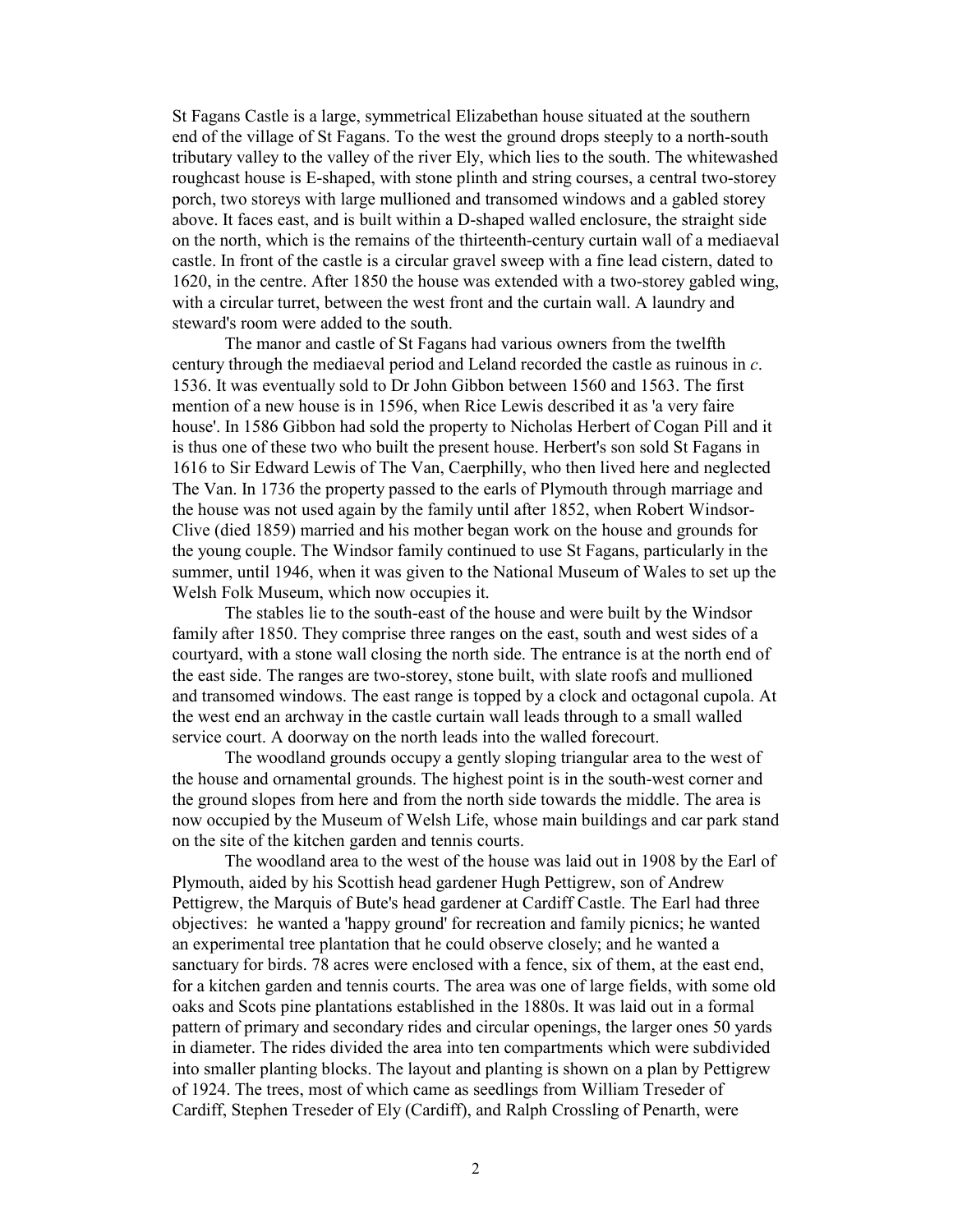planted in single-species and mixed blocks during the 1908-09 and 1909-10 planting seasons. Fifteen species of native hardwood, six of North American hardwood and five species of conifers were planted: Cupressus macrocarpa (Monterey cypress), Pinus sylvestris (Scots pine), Pinus laricio (Corsican pine), Pinus laricio var. nigricans (Austrian pine) and Thuya plicata (Western red cedar). Stands of more unusual trees, such as tulip tree (*Liriodendron tulipifera*) and black walnut (*Juglans*) nigra) were included. It was found that some species did better than others; for instance Scots pine, favoured by the Earl, did not thrive. During the Second World War the woodland suffered rabbit damage, became neglected and in the 1950s, after it had been taken over by the Welsh Folk Museum, extensive areas were felled to make way for the reconstructed buildings of the museum.

The southern half of the woodland, to the south of a modern track past the mill and tannery, retains most of its major axial rides and the central circle, now a roughly circular open grass area with 'Celtic huts' on one side. Trees are mixed deciduous species, with much beech, sycamore, ash, some birch, and occasional unusual trees such as red oak (*Quercus coccinea*) and tulip tree (next to the easternmost diagonal ride). The ride running west from the central circle remains; the ride to the east survives for a short distance only. The ride to the south is only open in its southern half. A diagonal ride to the south-east is not cleared but is still visible. This runs to another diagonal ride, running south-west/north-east, which is in use as a track. At its southern end six rides converge on another circle. Those to the north-west, east and west are grass tracks; that to the south has been messed up by clearance and is no longer straight. The area to the south of the circle has been clear felled and replanted with young trees and to the north-west is another cleared area. At the north end of the ride running north-westwards it is flanked by a row of beech. This leads to another circular opening with a group of Corsican pines next to it.

The north-west quadrant of the woodland also retains most of its major axial rides, but with museum intrusions on the eastern side. In the north-west corner is the remnant of one of the major circular openings, from which four of the original six tracks run east, south-east, south and west. Those to the east and south-east are wide and metalled, that to the east lined with beech and oak. To the north is an area of tall oak trees, to the south the planting is mainly of beech. Parts of a diagonal ride running south-west/north-east across the quadrant survive. Towards its south end is a short surviving section; further north-east it is destroyed by a re-erected church. To the east of the crossing north-west/south-east ride is a short section flanked by sweet chestnut and oak; further north-east it is destroyed by levelling and clearing for a re-erected house (Oakdale Workmen's Institute). The former circle at the north end of this ride lay between Hendre Wen barn and Cilewent farmhouse.

The north-east quadrant of the woodland has been almost completely obliterated by museum development. The only remainder of the original layout is a diagonal tarmac footpath running south-eastwards from Hendre Wen, which is on the course of one of the rides. At its south end it is interrupted by Melin Bompren. A short stretch of metalled east-west path runss on the course of a ride at the northern end, passing through a stand of beech towards its east end. A belt of beech runs along the north boundary. To the south is an area of open grass where all trees have been felled.

The gardens lie to the north, east and west of St Fagans Castle, to the east of the woodland grounds. They occupy a rectangular area through which a tributary to the river Ely runs from north to south. The ground drops steeply from the house to the valley bottom to the west, rising more gently on the other side. The gardens are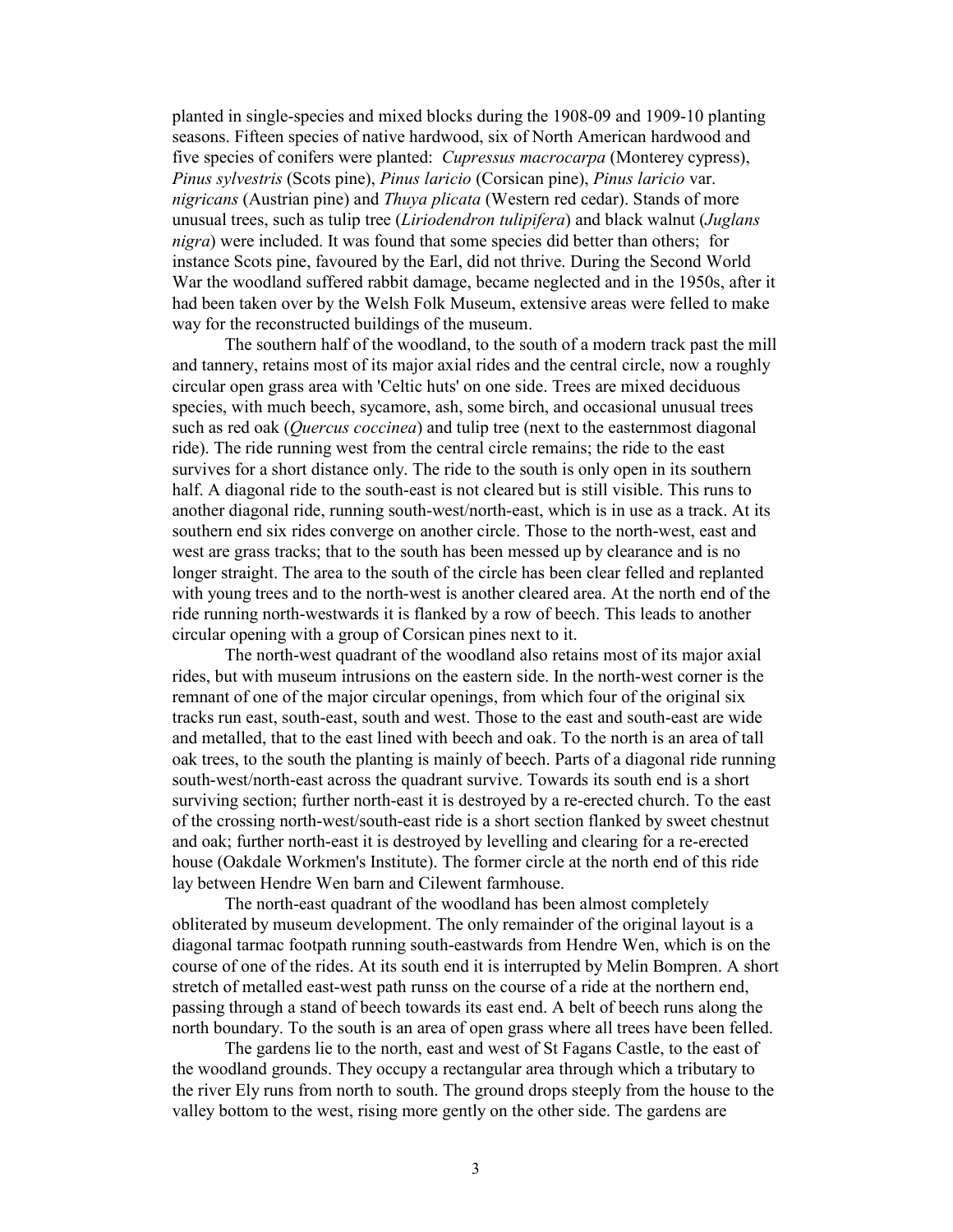bounded by substantial stone walls. They can be divided into five distinct areas: the forecourts to the east, the compartments to the north, the terraces and ponds, the informal wood and water gardens and the compartments at the north end of the garden.

The main approach to the house is from the east, with an axial central gravel walk flanked by pleached limes, planted in 1901, which are aligned on the entrance porch. The first section of the garden comprises two forecourts through which this approach runs. The outer is the larger. It is four-sided, surrounded by high walls, partly battlemented, of roughly coursed rubble stone. The entrance is a simple gap in the middle of the east wall in which there is a pair of delicate eighteenth-century wrought-iron gates with an ornamental overthrow. To the south is a small arched entrance with a single iron gate. Along the north side is a raised terrace  $c$ . 5 m wide, made into a bowling green in about 1912. It starts at ground level at the east end and rising to c. 1.5 m high at the west end. The compartment is laid out to lawn, with a row of eight limes along the east side, two cedars of Lebanon on the north side and four young walnut trees along the south side. A narrow gravel path runs along the east and north walls from the entrance to an arched doorway with a wooden door in the north wall, which leads through into the Rosery. The path then continues to a doorway with an ornamental iron gate, which probably dates to the early twentieth century.

The central walk leads through an archway in the west wall of the compartment to the inner forecourt. This is bounded on the east and north by the rubble stone, battlemented, curtain walls of the mediaeval castle, which are higher than the outer compartment walls. A flight of steps built into the north wall leads up to the remains of a wall walk beneath the battlements. The court is laid out with a circular gravel sweep, lawn and narrow borders at the foot of the walls. In the centre is a large, cylindrical, lead cistern, standing on a plinth of two stone steps, set in a circle of low hedge and grass. The cistern is highly ornamented, with an embossed frieze of foliage, cornucopia and plain shields around the top and embossed panels in two tiers occupying the rest. Most of these are simply decorative arcading and foliage, but the central panel on the west has the Stuart royal coat of arms and the date '1620' and the corresponding panel on the east has a coat of arms which includes that of Lewis of The Van, Caerphilly. A door leads into the service court on the south side and a narrow flat-topped doorway on the north side leads into the gardens.

The second main area comprises the compartments to the north of the house. The ground here is mostly level, with a higher terrace, occupied by a walk and the Rosery, at the east end. The whole area is bounded by stone walls and is subdivided either by walls or formal hedging. The first compartment, next to the house, is known as the Parterre or Dutch Garden. This is rectangular, bounded on the east by a yew hedge and on the west by a high rubble stone wall which extends northwards to the northern end of the Mulberry Garden. This wall, which may be mediaeval in origin, has battlements and a parapet walk bounded on the inner side by a low wall. The southern half of the compartment is laid out with formal box-edged beds divided into four quarters by cross and perimeter gravel paths. In the corners and flanking the outer ends of the cross paths are yews clipped into low domes. In the centre is an Italianate marble fountain with a scalloped pool edged with roll-moulded marble set on a sandstone plinth. In the centre, on a square plinth, is a fountain of four cherubs and a single vertical jet. Along the north side of the house is a path paved with large interlocking fishscale stone paving similar to that on the platform at the top of the terraces. The path runs eastwards to a flight of four stone steps flanked by arcaded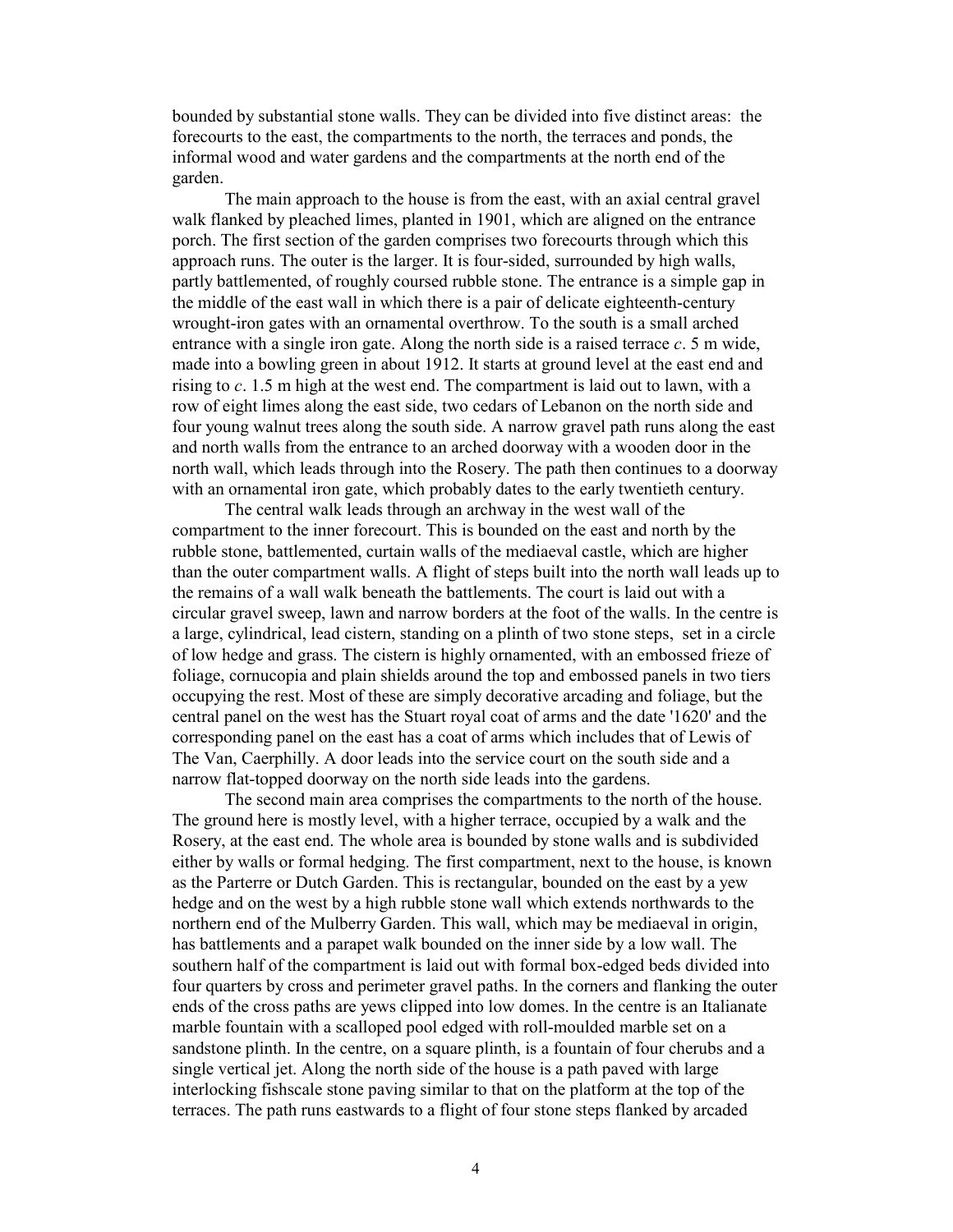balustrading, with piers and ball finials, leading to a gravel path flanked by a wide border and the forecourt wall on the south and a yew hedge bounding the knot garden on the north.

The northern half of the Parterre compartment is a level rectangular bowling green lawn slightly cut into the slope, with yew topiary in the corners and in the centre of the north and south sides. The lawn was first used as a bowling green and later converted into a tennis court. It has perimeter gravel paths around it and is bounded on the north by a wall of reddish stone. In the centre a flight of stone steps flanked by square piers and arcaded balustrading leads up to a highly ornamental gateway into the next compartment to the north, the Mulberry Grove. At the top of the steps is a pair of tall ashlar piers, dating to about 1896, topped with ball finials, with side scrolls on the top of the flanking walls. In the entrance is a pair of fine wrought iron gates with three horizontal panels decorated with vine motifs. The east-west path between the halves of the compartment continues eastwards under a hornbeam tunnel, between the Knot Garden and the Herb Garden, and leads to steps up to a north-south axial walk. This runs the full length of a rubble stone wall, from the forecourt wall at the south end to the garden boundary wall north of the glasshouses at the north end. It is bounded by clipped dwarf box hedges, with flowerbeds against the wall.

To the east of the Parterre lie two further compartments, corresponding to its two halves. The southern one is known as the Knot Garden. This is bounded by yew hedges on the west and south, and by the higher hornbeam tunnel on the north. It is laid out in two knots set in grass squares, divided by a central north-south gravel path. Further paths run along the south and east sides. The knots are marked out with double rows of clipped dwarf box, punctuated by low, small box domes, and contain low-growing plants and crushed shells. A circular seat/sundial that was placed in the centre when this garden was created by the museum in 1951 has been returned to its original position in the Rosery. On the east side of the compartment is a formal grass slope with a crescent-shaped bed, planted with annuals, cut into it. To the south of the compartment a gravel walk runs between the curtain wall and yew hedge, with a flight of steps of stone risers and gravel treads at the east end leading to the raised northsouth walk. At the south end of this three steps down lead to a gently arched doorway in the outer forecourt wall in which there is an ornamental iron gate with gilding on flower roundels.

The second compartment, to the north, is known as the Herb Garden. This is bounded on the west and north by yew hedges and on the south by the hornbeam tunnel. It was formally laid out in 1901-02 with narrow gravel cross and perimeter paths enclosing slightly raised beds bounded and sub-divided by narrow bands of random stone paving. The beds are planted with a variety of herbs. In the centre is a large standard yew, its head clipped into a dome. Around it is a circle of random stone paving and a circular wooden bench. At the east end is a grass slope with a triangular bed for bedding plants cut into it.

To the east of the Knot and Herb Gardens is a walled compartment known as the Rosery. The east wall, which is the boundary wall of the gardens, is battlemented. The compartment lies at the higher level and its main entrance is through the doorway to the outer courtyard. The garden can also be entered through a wide gap in its west wall, which is closed by a pair of very fine ornamental wrought iron gates with a highly ornamented overthrow which bears a coronet, a dolphin, the initials CAK and the motto 'Avise la fine'. The garden tapers towards the north end and was restored in 1998/9 to its original layout. It is full of rose beds and great care has been taken to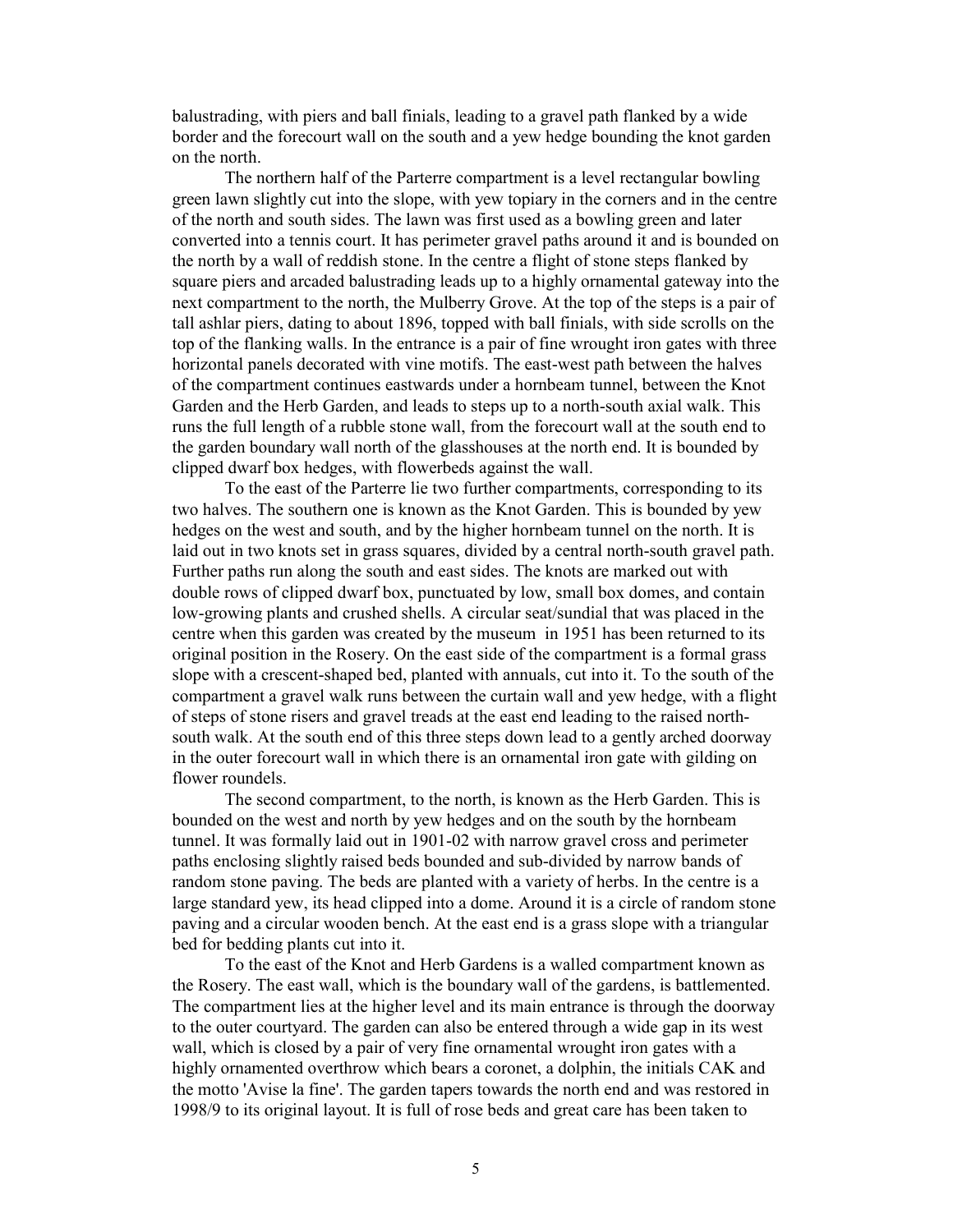replant with varieties known to have been in the Rosery in the Edwardian period. In the centre is a circular, rose-covered arbour surrounded by a narrow moat. To the south of this is a circular stone seat/sundial. This consists of three seats divided by low arms with lion head ends and a central cylindrical column originally topped by a sundial by Dollond of London, now removed. Along the south side is a random stone paved path flanked by closely set pleached limes. A branch path leads southwards to the entrance door. Towards the north end is a curving iron trelliswork screen, beyond which are more rose beds, with pleached limes along the east wall. A doorway leads to the glasshouse area to the west. To the north is a laurel hedge and a curving path edged with stone leading to five pines in a narrowing area where the east and west walls converge.

To the north of the Parterre, at a slightly higher level, is a roughly square compartment bounded by walls on all but the east side. This is the Mulberry Garden, being laid out to lawn planted with an orchard of mulberry trees. Some are very old, others were planted in 1876 and 1903. Some of the old trees have fallen and some are reduced to stumps. Around the edge are perimeter gravel or, in the case of the southern one, paved, paths. The perimeter beds are edged with box. In the north-west corner steps lead up to the corner tower at the north end of the wall extending from the castle. The north wall of the compartment, which forms the south wall of the former kitchen garden, is of brick on the south side, stone on the north,  $c$ , 4 m high, with overhanging, flat, stone coping. Near its west end is an arched brick doorway with a wooden gate. Towards the east end of the south side, after a break in the wall, is a section of bounding wall  $c$ . 3 m high. On the east side steps lead up to the area of glasshouses.

The glasshouses are situated in a rectangular compartment to the north of the Herb Garden, reached from the south by the axial north-south walk which continues to the north end of the compartment, with the glasshouses to the west and a bed bounded by a low brick revetment wall to the east. There are two free-standing glasshouses, orientated east-west, dating to 1920-40. They have brick bases and wooden-framed superstructures and although their condition is poor they remain in use. The southernmost one is a vinery, still with productive vines in it and retaining its iron floor grilles and heating pipes. Steps lead down from its west end to the Mulberry Garden. The northernmost one has a central stone and tiled path, operational heating pipes, and was built by William Wood & Son. Steps lead down from it to the Mulberry Garden. To the north are two brick cold frames, some rendered outbuildings and brick public lavatories.

To the north of the compartmented area of the gardens is an informal area of lawn, trees and shrubs. At its southern end this area is bounded by the high stone walls of the former kitchen garden. An evergreen oak stands next to a wide gateway with wooden doors into this compartment. Along the wall is a wide path of random flagstones flanked by lawn and shrubs. It is backed on the east by the kitchen garden wall. A short stretch of cross wall with a planter at its west end and a porthole window is all that remains of a small lean-to building. To the north is the area known as the Ilex Grove, planted with evergreen oaks (Quercus ilex). On its south side is a facsimile Glamorgan cart house, built as part of the Museum of Welsh Life. At the north end is a high boundary stone wall running east-west. A flight of stone steps flanked by round-topped parapet walls, leads to a door which gives access to the former estate yard.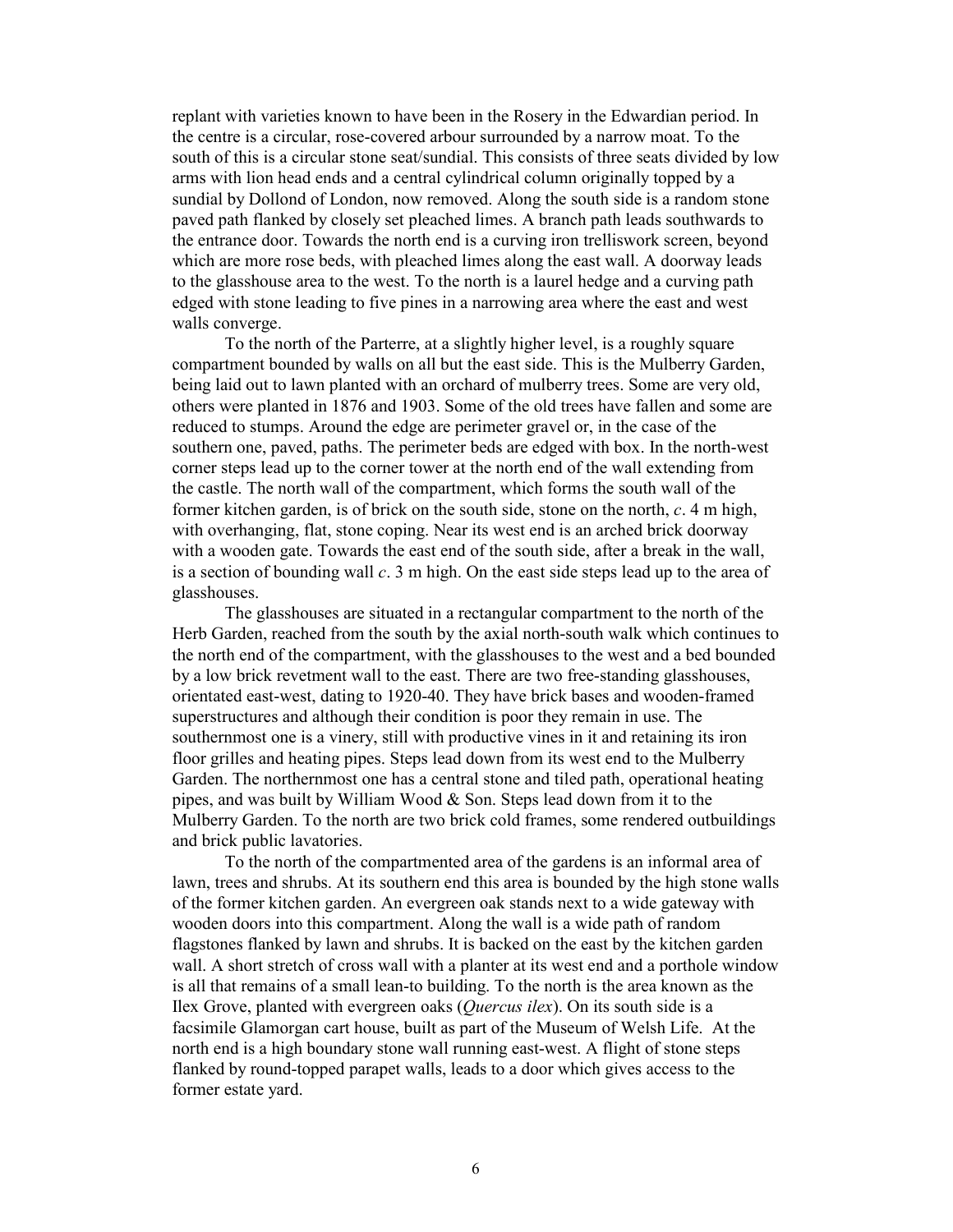A tarmac path, flanked by a stone revetment wall, curves down the slope from the south end of the former kitchen garden, leading northwards. At its south end are two yews. To the west a flight of steps next to the 'Watch Tower' lead to the uppermost terrace.

Behind the Ilex Grove, to its east, is a rectangular walled compartment called the Italian Garden, reached by doors on the south and west sides. The garden is bounded by stone walls, that on the south being the north wall of the former kitchen garden. That on the west has been rebuilt to its original height of  $c$ . 2.5 m and that on the east, which is  $c$ . 5 m high, has been doubled in height, probably when the kitchen garden to the south, with walls of the same height, was built. Along the west wall is a rectangular pool bounded by a low wall with flat stone coping. Its inside is of rendered brick and there are traces of blue paint on it. Along the north, east and south walls is a raised walk bounded by a ruinous revetment wall  $c$ . 1 m high. This is reached by a flight of steps, flanked by low parapet walls with flat coping, in the middle of the east side. At the north end is a small, square, roofless building, with a large doorway on the south, a door and two small windows on the west and a fireplace on the east. This was Lady Paget's enamelling room. It is built on to the west end of a former Plymouth estate workshop building, now dwellings, facing north, which runs along the north side of the compartment. In the north-west corner are two steps up, with stone slab tops.

The third main area of the gardens is the terraces and ponds. The terraces lie on the steep slope running westwards down to the valley floor, to the north and west of the house. They are backed on the east by the stone wall running north to the tower known as the 'Watch Tower'. Below them are the formal ponds. The five main terraces lie to the north of the house. The top terrace has a gravel walk bounded by a low revetment wall with a flat parapet and a border along the foot of the backing wall. Half way along there is a large cut-leaf beech tree, planted before 1877, against the lower revetment wall. At the south end the walk leads to a wider platform projecting out over the slope. This is paved with large slabs of random interlocking stone and is bounded on the north, south and west by pierced stone balustrading with a flat moulded parapet and below it stars and crosses set in linked circles. This is punctuated by dressed stone square piers. A gently arched doorway leads from the platform through the wall into the Formal Garden. On the south side two flights of stone steps, flanked by similar balustrading, lead southwards down to a gravel path flanked by yew hedges to the second main terrace level. Between the two levels a narrow half terrace runs from the north end to the mid-way point. At the north end it is terminated by a cross wall and a view out towards the grass slope to the north. A gravel path runs along the terrace to two flights of three steps down to a flight at right angles, flanked by low parapets, with yew topiary next to it. This leads to a further landing, bounded with balustrading similar to that on the platform above. On the balustrading are two slush-cast lead statues by W.C. May, a piper to the north and a mandolin player to the south. These were placed on the terraces in the summer of 1905. Slopes to the north and south lead to gravel paths along the second main terrace, above which are sloping shrub beds. The revetment wall to the south is buttressed. The landing is bounded by a high rubble stone wall built up on the bedrock, which is visible at its base. Two flights of steps, flanked by the same balustrading as the landing, lead down this wall from either end of the landing. To the north and south the terrace is bounded by a steep slope planted with shrubs.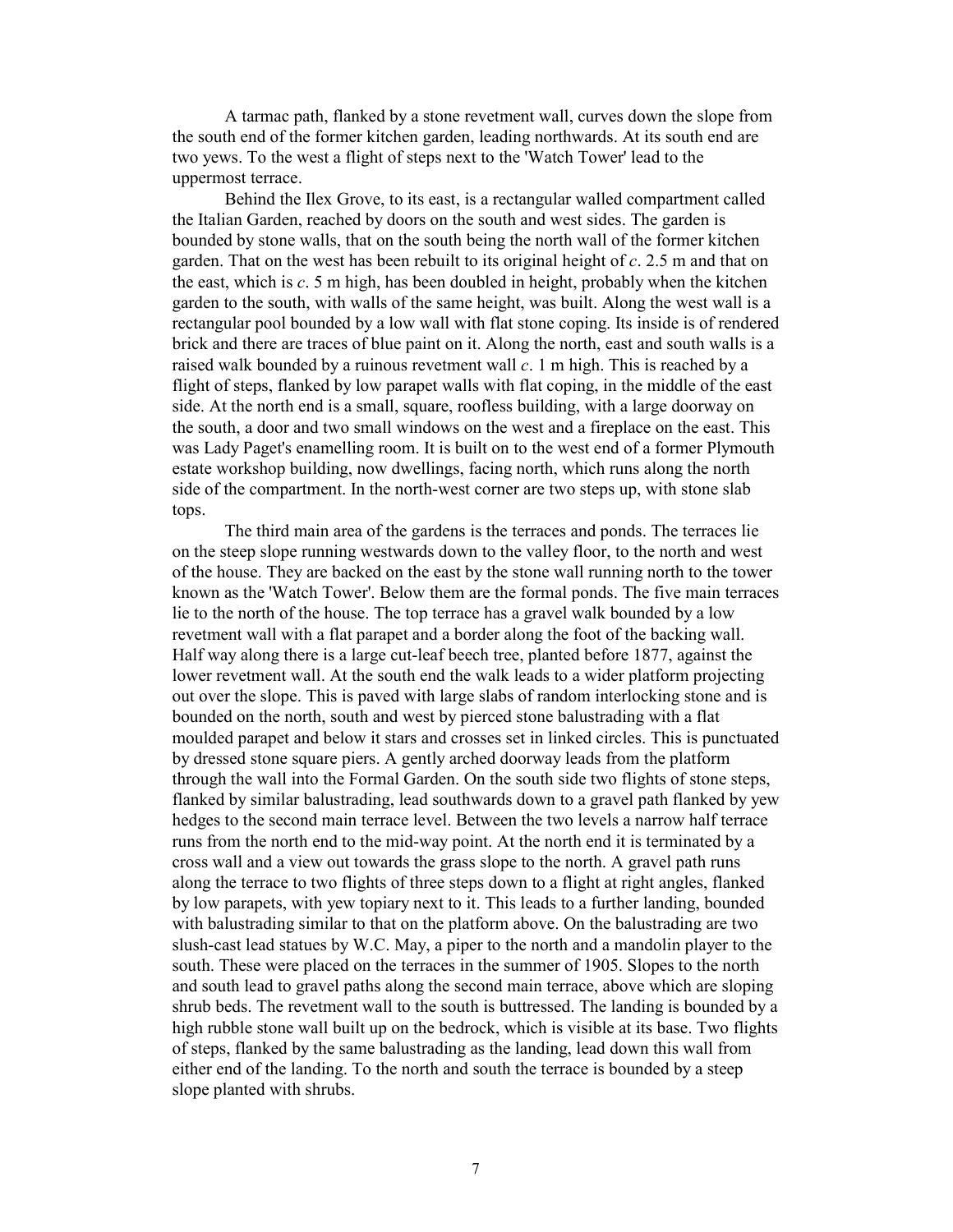The third main terrace, below, has a wide gravel walk with a very low parapet wall with flat coping. At intervals long the front and back of the terrace are iron urns and vases. At each end there are two flights of steps at right angles down to the last terrace. This is a gravel walk bounded by a grass scarp  $c$ . 1.6 m high, with a central section of similar parapet flanking wide central steps down to a grass walk next to the ponds. The steps are aligned on the central, flat-topped dam between the second and third ponds. The terrace has arched wooden trelliswork over it in four sections, with low yew hedging on the terrace edge in between.

At the southern end of the terraces a steep flight of stone steps rises from a path along the dam between the third and fourth pond to the level of the second main terrace. To the south of this the slope below the house is rough grass, but here too there are terraces. At the top, at the foot of the house wall, is a narrow terrace walk leading to an arched door in the battlemented former curtain wall on the east and another door in the lower boundary wall on the south. Below this is a steep slope down to a further narrow terrace, below which is another steep drop to the valley floor.

At the north end of the top terrace, attached to the north-south wall, is a small rectangular tower, known as the 'Watch Tower', which projects above the top of the wall. It is built of rubble stone, with no openings and steep narrow steps up the outside of the east side, leading to a viewing platform on top. The stairs are bounded by a low parapet wall of rubble stone, while the top is bounded by pierced balustrading similar to that on the terraces. From the steps there is access to the wall walk. To the north of the terraces the scarp between the third and fourth terrace continues across the steep grass slope.

Below the terraces is a series of four formal, stone-lined ponds in the flat valley bottom, fed by a stream at the north end. All have grass, straight, flat-topped dams with narrow sluice channels. The top pond, to the north of the terraces, is the smallest and is triangular. At its head three large flat-topped conglomerate stones divide the water into four channels. To the west a culvert from the pond leads to an overflow ditch which opens into an oval stone-lined pool. A tile drain enters from the west via an overhanging stone channel. The second pond is rectangular, the third similar, but with a central island. The fourth and lowest pond is squarer.

The fourth area of the gardens is the informal woodland and water garden which lies to the north of the ponds and on the west side of the valley. To the north the stream, bordered by conglomerate rockwork, winds through an area of undulating lawn planted with ornamental trees, including willow, hawthorn, flowering cherries and magnolias. A path crosses the stream towards the south end over a low stone bridge with a single, flattish arch. This bridge was built in the 1950s by a stonemason at the museum and has always been called Pont Garfield after him. Beneath is a small waterfall. The stream meanders, passes over a small fall and divides, with conglomerate stone rockwork in the stream, along its edges, on a long island and on the slope to the west. A bronze statue of an elf, by Sir William Goscombe John, stood on the island from the 1950s until it was removed for safe keeping in the 1990s. To the east is a yew tree and a re-erected wooden pavilion. The slope to the east is planted with beech and evergreen oak, the eastern end known as the Ilex Grove. To the east of this is a walled compartment, the Italian Garden, now neglected and overgrown. More yews are planted at the north end of the area, which is bounded by a stone wall  $c$ . 1.2 m high. To the west is a grass slope planted with two horse chestnuts. A path leads to the Stryt Lydan barn, a sixteenth-century barn brought from near Penley in Flintshire.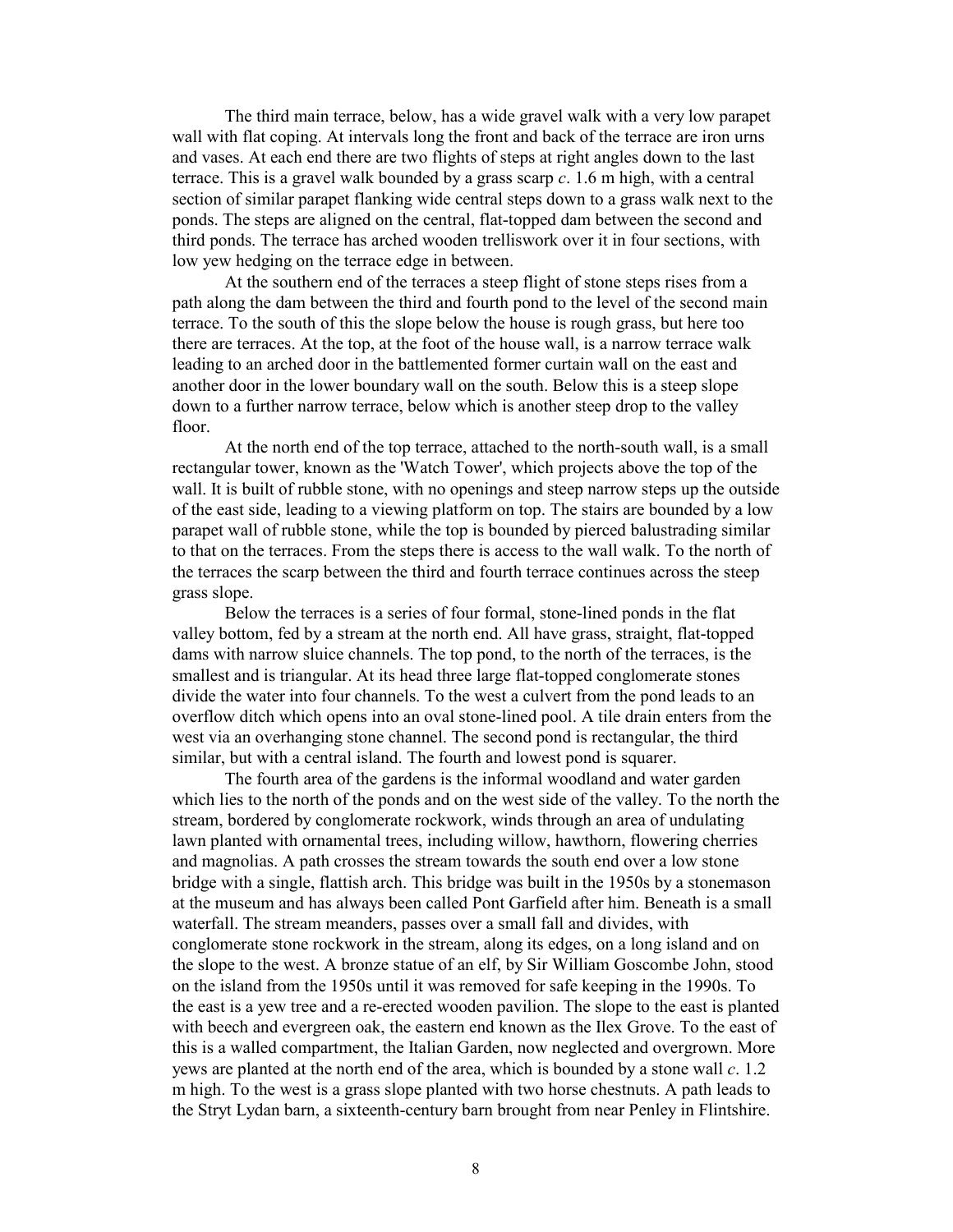To the north of the barn the boundary wall of the area is a high limestone rubble wall, leading to a summerhouse built into the north-west corner. This is a raised pavilion on four piers, with steps, flanked by balustrading, up to it. It has a hipped red tiled roof with ball finial, stone floor and stone benches around its open sides. A door in the wall leads to the area to the north. The western side of the valley is planted with ornamental trees, some of them now of great size. A path runs at the foot of the slope, parallel with the ponds, with a row of plane trees along its east side. Above are three rows of pines. Near the head of the ponds, on the east side of the path along the foot of the slope, is a square stone dovecote, with a door on the south side and a small lantern with glass sides on the roof. To the south is a short stretch of low wall. This is the east end of a longer stretch of ruinous stone walling, between one and four metres high, running west up the slope. It has a round-arched opening in it and stops short of the west boundary wall. This is a rubble stone wall  $c$ . 2.6 m high, with a shelter belt of trees planted outside it. A path, which was a road prior to the extension northwards of the grounds, runs up the north side of the ruinous wall and leads to a locked gate in the wall flanked by tall square piers topped by ball finials. A winding path runs northsouth and to the south a branch from it leads to a subway under the wall which gives access to the remainder of the grounds of the Welsh Folk Museum.

The last area of the gardens is the compartments at the north end. These form a distinct and separate section, surrounded by stone walls. The area is rectangular except for the west end, which is triangular. A doorway towards the east end of the south wall of the area leads to a rectangular lawn planted with four rows of pleached hornbeams, one along each side. To the east and west are stone walls  $c$ . 4 m high, with roll-moulded coping. To the east are two further terraces on the steep slope. The top one, backed by the boundary wall, is narrow, overgrown and inaccessible. Below it, backed by a wall  $c$ . 4 m high, with some rendering remaining, is a wider terrace, overgrown with seedling birch trees, with a row of pleached hornbeams along it. In the centre a fan-shaped grass slope leads down in front of the revetment wall to the lowest terrace. In the middle of the west side opposing flights of steps, with a landing between, lead down to a large, stone-edged rectangular pool (1903-04), fed by water from a stream to the north which enters in the middle of the west side. This is a former swimming pool, with a ramp down into it at the south end. On its east side are two wooden buildings; the southern one is an open-sided boathouse, the northern one is closed and is used to display coracles and other boating items. The boathouse is a replica of an original one at Chepstow, which was dismantled in the 1940s. The compartment is bounded by a high stone wall to the north and a hedge to the west. In the south-east corner is a flight of sett steps up to a doorway in the south wall. Higher up the slope to the west is a rebuilt eighteenth-century woollen factory from Llanwrtyd, the Esgair Moel, a two-storey stone building. A large cork oak tree stands near the north wall. On the slope to the west is a triangular walled area of grass planted with specimen trees.

The gardens at St Fagans have been developed over a long period. They partly overlie, and have adapted, a medieval landscape of castle, parsonage, village and fishponds. The castle was incorporated into the Tudor house, the curtain walling being reused as the walls of the forecourt to the east. The north-south wall to the north of the house, probably of medieval origin, was incorporated into the garden scheme at the top of the later terraces. A building, probably the parsonage, and part of the village stood towards the northern end of the gardens, below the Stryt Lydan barn, and although remnants of the probable parsonage were still extant in the late nineteenth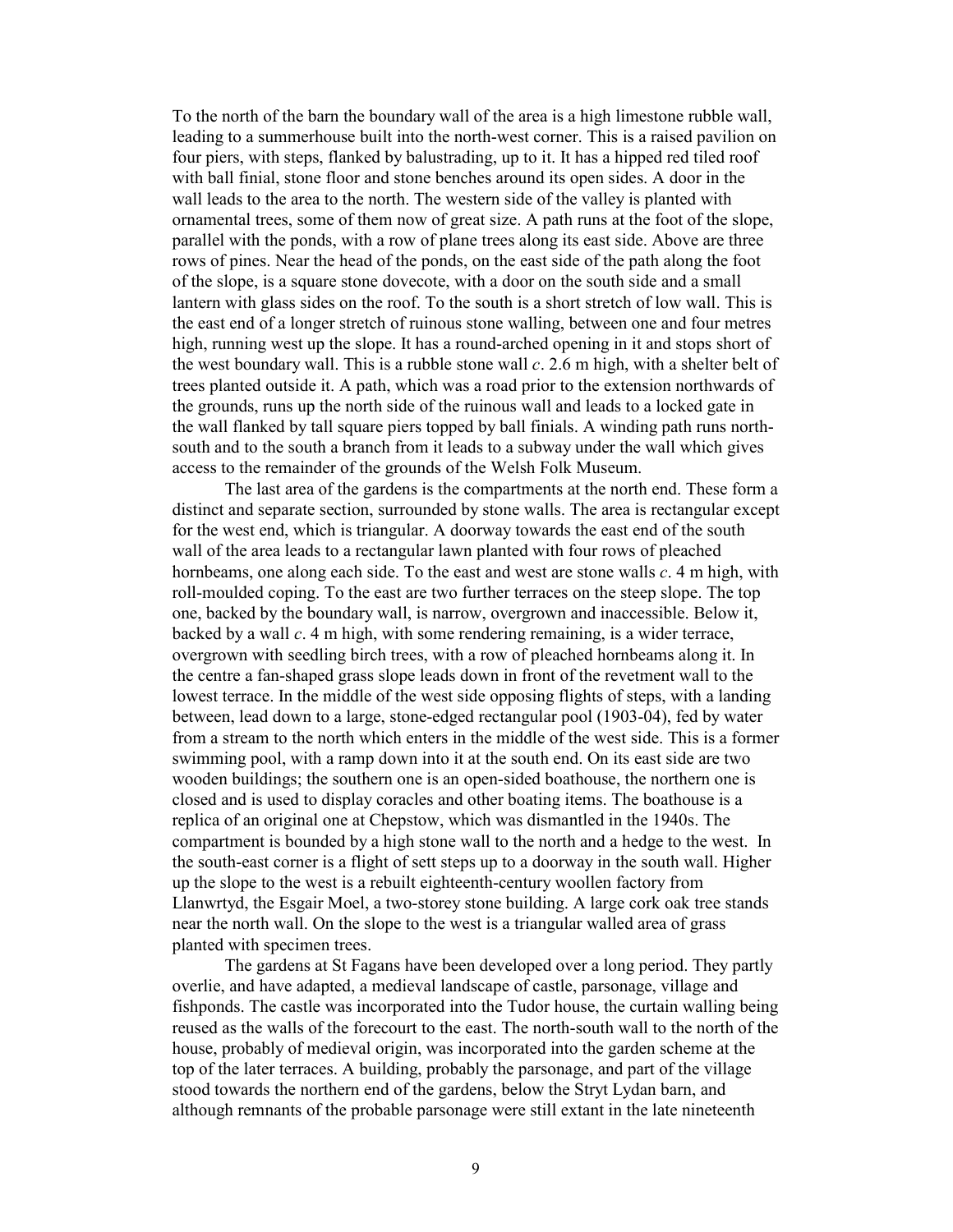century all traces of it have now gone. A map of  $c$ . 1850 shows village houses still standing, but these too were removed in later landscaping. The ponds, now formal, are probably medieval in origin.

An estate map of 1766, by John Eyre, probably shows the gardens as they were developed in the late sixteenth and early seventeenth centuries, as after this period, until the mid nineteenth century, St Fagans became a secondary residence, used only occasionally. This shows formal ponds, fruit trees on the slope above and the formal gardens to the north of the house with the same layout as they have today. The ponds were mentioned by Rice Merrick in c. 1578 and it is probable that they were incorporated into the gardens of the late sixteenth-century 'very faire house' mentioned by Rice Lewis in 1596. The lead cistern dated 1620, and with Sir Edward Lewis's coat of arms on it, probably testifies to an ornamental garden during his period of occupancy and it is probable that the structure of the formal gardens to the north of the house dates to the late sixteenth or early seventeenth century. It is probable also that the steep slope down to the ponds was sculpted into terraces at this time. Evidence for this comes from the 1766 estate map, which shows fruit trees here, and from the scarps and terraces in grass at either end of the present, nineteenth-century terraces, which continue their lines. These are probably the remnants of the earlier terraces and indicate that the nineteenth-century ones follow their layout.

During the late eighteenth and early nineteenth century the gardens were leased to the Rector of St Fagans, the Revd W.B.M. Lisle, who probably used much of them as a kitchen garden. He is recorded as having 'an extensive grapery' in the Castle grounds in 1829.

The next major phase of development came after the marriage of Robert Windsor-Clive in 1852, when he and his wife chose to live at St Fagans. He and his head gardener, William Lewis, are credited with the complete renovation of the gardens, which they found 'practically a wilderness', the making of the terraces, further formalising of the ponds and the planting of the trees on the west side of the valley. A plan of c. 1860s shows either what had been achieved since 1855 or what was proposed, including the complete layout of the compartment immediately north of the house in its present form as a 'Dutch' garden, with central pool and fountain. To the north was the sunken bowling green, later a tennis court. The terraces were begun in 1864 and finished in 1871, when they achieved their present form. The mulberry grove, shown on the plan, was probably already in existence. The approach in the outer court is shown lined with trees. To the west of the ponds the grounds are walled, but there is no planting shown except a small grove on the southern boundary and a triangular area, the maze, at the west end with a formal layout, planted in 1864, of radiating tree or hedge-lined walks leading to two circles.

Further development took place after 1859, when Lady Mary Windsor Clive acquired more land to the north, through an exchange with the Church. This area was first landscaped between 1864 and 1878, when it is shown on the 1st edition Ordnance Survey map as being bounded by a wall and laid out informally, with all buildings and enclosures, shown on the 1860s map, swept away and only the dovecote and ruined parsonage left. A gardener's house was built on the site of the old rectory, to the north of the present glasshouses, and the site of the old gardener's house, in a small enclosure on the eastern boundary, to the south, was developed as a rose garden. Informal planting took place, and by this time, also, the western side of the valley had been informally planted with trees. An important part of the landscaping was the modification of the brook by James Pulham & Co. between 1874 and 1876. Lady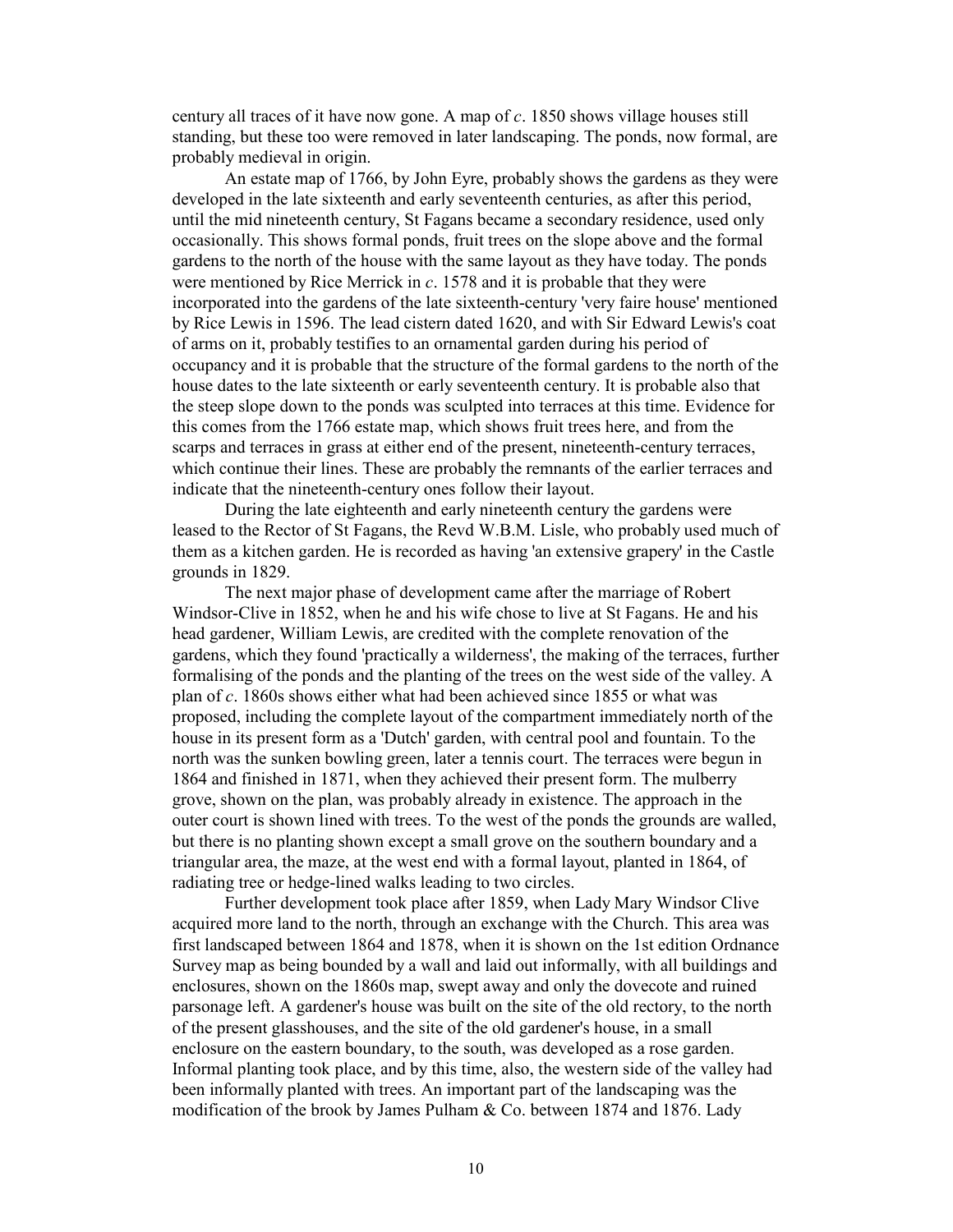Mary entered negotiations with the firm in 1872 and the final bill for £196 11s. and 6d. was submitted in 1876. Pulham provided a detailed plan, showing an elaborate layout of informal stream, rockwork, curving paths, rustic bridge, fords, cascades and islands, complete with a poem describing it all. Pulham proposed rocks 'As if by nature laid around', much planting of heaths and evergreen shrubs, ferns and alpines, to produce a scene of 'picturesque beaty'. Interestingly, he proposed to leave the 'old roads' and 'ancient wall' where 'our old old friend, the ivy green Helps to enrich the picturesque scene'. From the early Ordnance Survey maps and present-day remains it seems that the stream was landscaped according to Pulham's plans and that the rustic bridge, taking the footpath over it, was made, although the present bridge is more recent. The rockwork, which is natural, is still there, but if the circuitous paths were made they do not survive.

Further changes took place in the Edwardian period, during the time of Baron Windsor, son of Robert Windsor Clive. From 1898 to 1935 Lord Windsor's head gardener was Hugh Pettigrew, son of Andrew Pettigrew, head gardener at Cardiff Castle. At the turn of the century the garden was extended northwards into the park to create the swimming pool and adjacent terraced garden, the land having been enclosed in the 1850s. The terraces were planted with trees and white benches were placed on them. Three further gardens were made within the existing garden - the Rose Garden, Thyme Garden and Italian Garden. The tree plantation, tennis courts and kitchen garden were also created to the west.

The Rosery was originally part of the village. After the area was taken into the gardens in 1857 it was used for manure and garden rubbish until the 1890s. In 1899 work began on a new rose garden, using soil from the sidings of the Barry Railway Company. By 1900 it was laid out with trelliswork, arches, and a circular moat around a bay tree in an arbour in the centre. At the south end was a sundial, its base a seat. The garden was planted with over a hundred varieties in 17 beds, with flowering shrubs under cedars at the north end, a screen of limes behind curving trelliswork in front of them and an avenue of limes at the south end. The garden fell into neglect in the Second World War and a new labour-saving design by the head gardener A.W. Pearce, was implemented in 1947. Most of the old layout was destroyed and the sundial moved to the knot garden. The only original feature left was the lime avenue. A new entrance was made in the west wall in 1948 for the wrought iron gates. Opposite it a bronze statue of a boy, 'Joyaunce', by Sir William Goscombe John was erected, given by the sculptor in the 1950s and exhibited as a fountain. The boy originally held a butterfly. The statue's twin stands in Sir David's Park in Cardiff. The garden was restored to its original layout and replanted in 1998/9. The statue was removed and will be re-erected elsewhere in the garden.

The Dutch Garden, or Parterre, survived almost unchanged until 1946. Photographs of 1892 show its beds bordered by box edging and planted with bedding plants, with gravel paths between them. The garden was dotted with low clipped yew cones and palms in tubs. At the northern end of the central north-south path was an airy domed ironwork pergola. Most of the yews have gone, as have the palms and the ironwork pergola, which was removed after the Second World War.

The Thyme Garden occupied the small compartment to the east. Its layout has remained the same, but originally thyme was planted in the cracks between the paths' paving stones. Saxifrages and bulbs were planted in the beds.

The sunken lawn to the north of the Parterre was created in the early 1870s as a bowling green. It remained in use until 1908 when new tennis courts were made.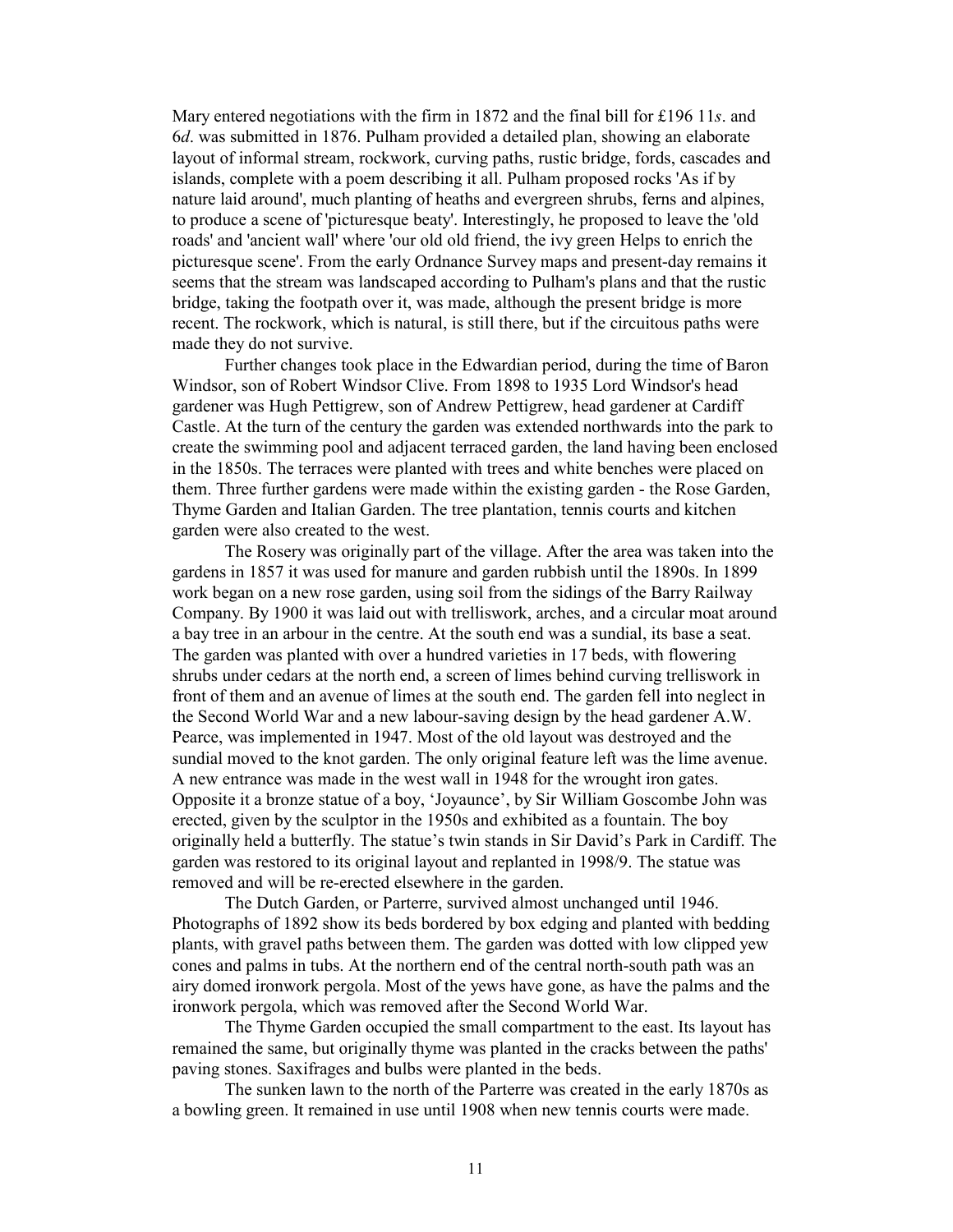The yew topiary here and on the terraces dates to the end of the nineteenth century but was removed in 1999.

The area of the present knot garden and herb garden was used in the nineteenth century for dwarf fruit trees, shown on a photograph of 1892. The knot garden compartment then became a children's play area, known as the Blue House garden. The knot garden itself was made in 1950 by Ffransis G. Payne, its design being adapted from one in The Gardener's Labyrinth (1571). The herb garden area was laid out in its present form and planted with hybrid tea roses, violas, with rambling and climbing roses trained on pergolas. The pergolas and pond were removed when the museum acquired the gardens in 1947. The seat from the Rosery was placed in the knot garden at the same time.

The compartment now called the Italian Garden was created in 1864. Until 1902 it was planted with roses, with a variety of climbers on the high surrounding walls. In 1902 it took on its present form; a pool was made along its lower, west side and a low retaining wall was built for the terracing to its east. The pool was used by the children and water pipes were built into the west wall, the water being turned on in the summer. The terrace and steps were grassed and ornamented with tubs containing orange trees and agapanthus, which were overwintered in the vinery. The room at the north end was known as the enamelling room, being used by Lady Paget at the turn of the century for painting and enamelling.

## Sources

#### Primary

'A general plan of the manors of St Fagans and Penhered', 1766: Glamorgan Record Office, D/D PL 5.

Plan of the castle and gardens of St Fagans, c. 1855: Welsh Folk Museum, MS 2618/2.

Plan, description and account for rock garden, by James Pulham (1872 and 1874): Glamorgan Record Office.

Photographs of the garden, 1892: Welsh Folk Museum.

Plan of 'Park enclosure. St Fagans' c. 1908, by Hugh Pettigrew: Welsh Folk Museum, MS 1800/1.

Plan of the Italian Garden by A.H. Pettigrew: Welsh Folk Museum, MS 2882/1-2.

#### Secondary

'St Fagan's Castle', Journal of Horticulture and Cottage Gardener (16 September 1880), pp. 264-65.

'St Fagan's Castle', Gardeners' Magazine (24 September 1898), pp. 622-23.

 'St Fagan's Castle', Journal of Horticulture and Cottage Gardener (7 June 1900), pp. 484-86.

'St Fagan's Castle', Country Life (20 September 1902), pp. 366-77.

'St Fagan's Castle', Gardener's Chronicle (23 March 1912), pp. 179-182.

Linnard, W., 'The woods at St Fagans', Bulletin of the National Museum of Wales 24 (1976), pp. 30-37.

Royal Commission on Ancient and Historical Monuments in Wales, Inventory of the Ancient Monuments in Glamorgan, IV (1981), pp. 244-55.